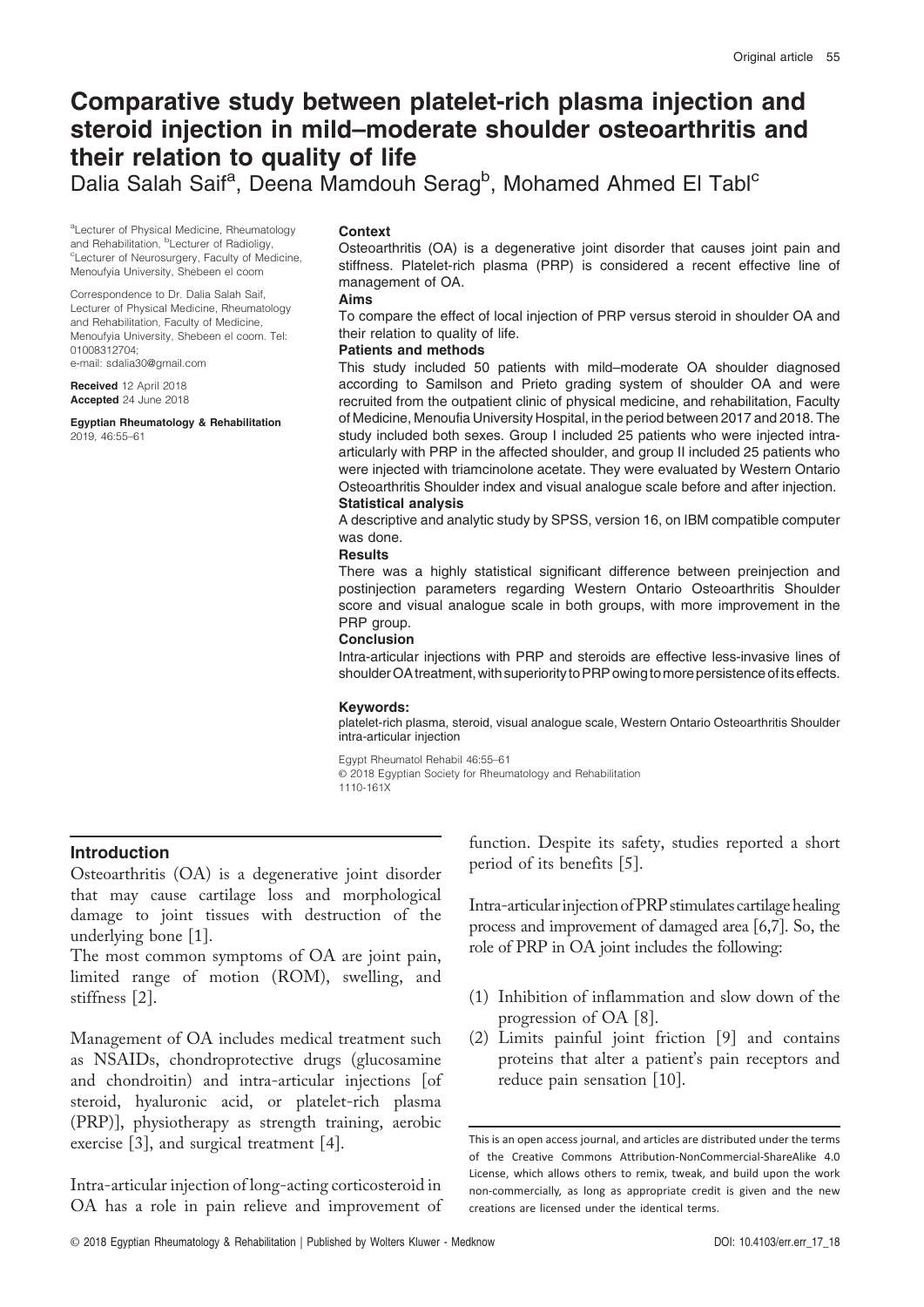The aim of our study is to compare the therapeutic effect of local injection of PRP versus steroid in patients with early shoulder OA and to demonstrate their effects on patient's quality of life (QOL).

## Patients and methods

This study included 50 patients with OA shoulder diagnosed and classified according to Samilson and Prieto grading system of shoulder OA [11]. Our patients were recruited from outpatient clinic of Physical Medicine, Rheumatology and Rehabilitation Department, Faculty of Medicine, Menoufia University hospital, in the period between 2017 and 2018. The study included both sexes. Forty patients were females and 10 were males. Their age ranged from 27 to 50 years. They are young as they have secondary (mild–moderate not advanced) OA caused by very active lifestyles, that have resulted in overuse and chronic traumatic injuries to the shoulder and regarding our aim which is to study the effects of PRP in early OA pointing to the importance of its early injection in early OA to restore joint function and prevent its damage.

All patients were from the Menoufia Governorate. Ethical approval and written consent were obtained.

The study group includes patients complaining of persistent shoulder arthralgia for more than 3 months even with conservative treatment with evidence of glenohumeral joint OA of mild to moderate degree confirmed by radiography according to Samilson and Prieto grading system of shoulder OA [11].

The present study excluded patients with local abscesses, diabetes mellitus, malignancy, pregnancy, and blood disorders (coagulopathy and thrombocytopenia); patients on NSAIDs or systemic steroids within one week before injection; those who received previous local injection of steroid within past 3 weeks or previous injection of PRP within past 6 months; and patientswith painful active, cervical spine conditions.

All patients were subjected to demographic data recording, history taking, and clinical examination including general examination and local examination of shoulder joints.

All patients underwent complete blood count, erythrocyte sedimentation rate, rheumatoid factor, C-reactive protein, hepatitis C virus antibody, serum uric acid, and also radiological examination such as plain radiography shoulder joint, where two projections were formed: antero-posterior view with the patient standing, the arm in the hanging position first with maximal external and then with maximal internal rotation of the shoulder.

The follow-up was done by the Western Ontario Osteoarthritis Shoulder (WOOS) [12] and the visual analogue scale (VAS) [13,14].

The patients of the study group were divided into two groups: 25 patients were injected intra-articularly with ∼3–4 ml of PRP in their affected shoulder and 25 patients were injected intra-articularly with 2 ml of triamcinolone acetonide into their affected shoulder; all injections were guided by musculoskeletal ultrasound posterior approach (technique).

They are two approaches (techniques) of shoulder injection: anterior and posterior approach. In the present study, we used the posterior approach, where the patients sit with their arms resting at their side with the shoulder in neutral rotation resting on their lap. The sulcus between the head of the humerus and acromion is identified. The needle is inserted 2–3 cm inferior and medial to the postero-lateral corner of the acromion and directed anteriorly towards the coracoid process. An 18-G needle was sunk completely into the joint, and the plunger was pushed with great ease.

Then, they were re-evaluated again at 1 and at 3 months after injection. PRP was prepared by taking 10 ml of venous blood sample from every patient and was collected in sterile sodium citrated tubes. Then the tubes with citrated blood were centrifuged at 3500 rpm for 9 min to separate erythrocytes and produce ∼3–4 ml of PRP for injection [15,16].

The present studywas performed to detect the efficacy of a single-dose (one shot) injection of PRP in short-term duration of follow-up (3 months) in comparison with steroid intra-articular injection. So, we support the repeated injection for further improvement of function and pain relief regarding the long-lasting regenerative effects of PRP and its safety and availability.

The data collected were tabulated and analyzed by SPSS (statistical package for the social science software) statistical package, version 16, on IBM compatible computer (SPSS version 16 and SAS Users, 4th ed. Chicago, IL: SPSS Inc; 2007). Two types of statistics were done: descriptive statistics included percentage (%), mean, and SD, and analytical statistics included Student's  $t$  test, posthoc test, and  $\chi^2$  test. P value was nonsignificant if P value more than 0.05, significant difference if P value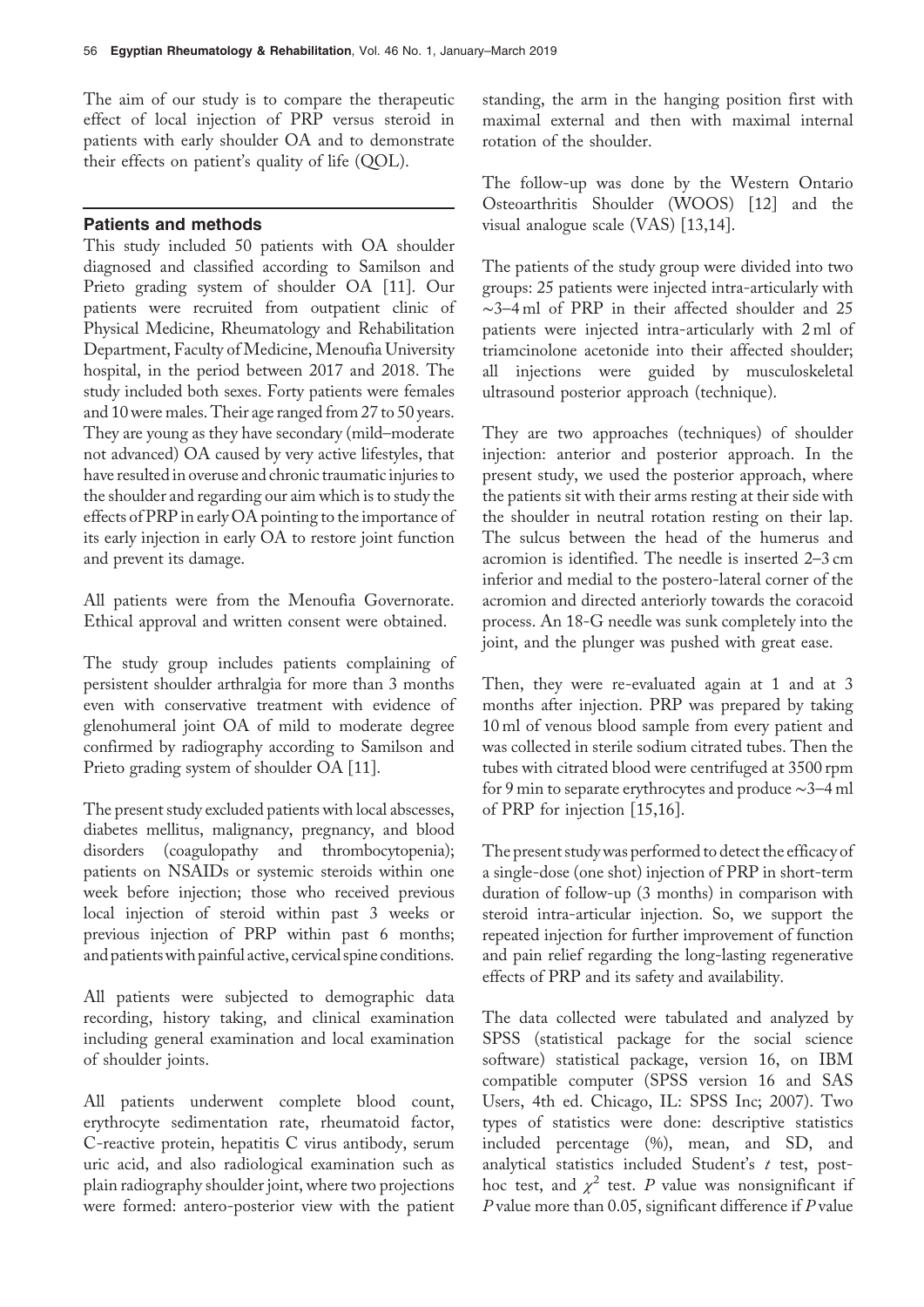less than 0.05 and highly significant if P value less than 0.001 [17].

# **Results**

The patients of the present study were divided into two groups. The first group included 25 patients who received a single intra-articular injection of PRP in their shoulders. The second group included 25 patients who received a single intra-articular injection of corticosteroid (triamcinolone acetonide). The patients were evaluated at a baseline and at 1 and 3 months after injection, with the comparison of the results of both groups.

There was no significant difference in both groups regarding age, sex, BMI, laboratory parameters, and radiological grading of OA in Table 1.

There was no significant difference in both groups regarding Laboratory data and Radiological grading of osteoarthritis among the two studied groups in Tables 2 and 3.

There was a highly statistically significant functional improvement in the first group of patients with shoulder OA who received intra-articular injection with PRP at 1 and 3 months after injection when compared with the baseline, and at 3 months after injection when compared with 1 month after injection regarding WOOS score, with more improvement after 3 months after injection in Table 4.

There was a highly statistically significant functional improvement in the second group of patients with shoulder OA who received intra-articular injection with steroid at 1 and 3 months after injection when compared with baseline regarding WOOS score, with more improvement 1 month after injection in Table 5.

There was no significant difference of functional assessment regarding WOOS between both groups of patients with shoulder OA before injection and 1 month after injection, but there was a highly

significant decrease in WOOS score, with functional improvement at 3 months after injection in the first group of patients with shoulder OA who received intra-articular injection with PRP compared with the second group who received intra-articular injection with steroid in Table 6.

There was a highly statistically significant pain reduction regarding VAS in the first group of patients with shoulder OA who received intraarticular injection with PRP at 1 and 3 months after injection compared with baseline and by comparing the results of 1 and 3 months after injection with more improvement after 3 months after injection in Table 7.

There was a highly statistically significant reduction of pain regarding VAS in the second group of patients with shoulder OA who received intra-articular injection of steroid at 1 and 3 months after injection compared with baseline, with more improvement after 1 month Table 8.

There was no significant difference in pain reduction regarding VAS between both groups before injection, but there was a highly significant decrease in pain regarding VAS at 1 and 3 months after injection in first group of patients with shoulder OA who received intra-articular injection with PRP group compared with the second group who received intra-articular injection with steroid (Table 9).

# **Discussion**

The aim of the present study was to compare the therapeutic effect of a single local injection of PRP versus steroid in patients with early-moderate shoulder OA and to demonstrate their effects on patients' QOL.

The statistically significant progressive functional improvement of the PRP group observed at 1 and 3 months correspondingly comes in agreement with Thomas et al. [18], as they reported reduction in stiffness and functional improvement of shoulder

Table 1 Demographic data and body mass index in the studied groups

|                     |                  | Groups $[n \ (\%)]$            | Test of significance     | $P$ value |
|---------------------|------------------|--------------------------------|--------------------------|-----------|
|                     | PRP $(N=25)$     | Steroid (triamcinolone) (N=25) |                          |           |
| Sex                 |                  |                                |                          |           |
| Male                | 1 (4)            | 9(36)                          | Fisher's exact test 8.00 | 0.005     |
| Female              | 24 (96)          | 16 (64)                        |                          |           |
| Age (mean $\pm$ SD) | $41.82 \pm 6.91$ | $40.32 \pm 6.92$               | $t$ test 0.49            | 0.626     |
| BMI (mean±SD)       | $24.52 \pm 3.5$  | $24.96 \pm 3.7$                | 0.43                     | 0.66      |

There was no significant difference in both groups regarding age, sex, and BMI. PRP, platelet-rich plasma.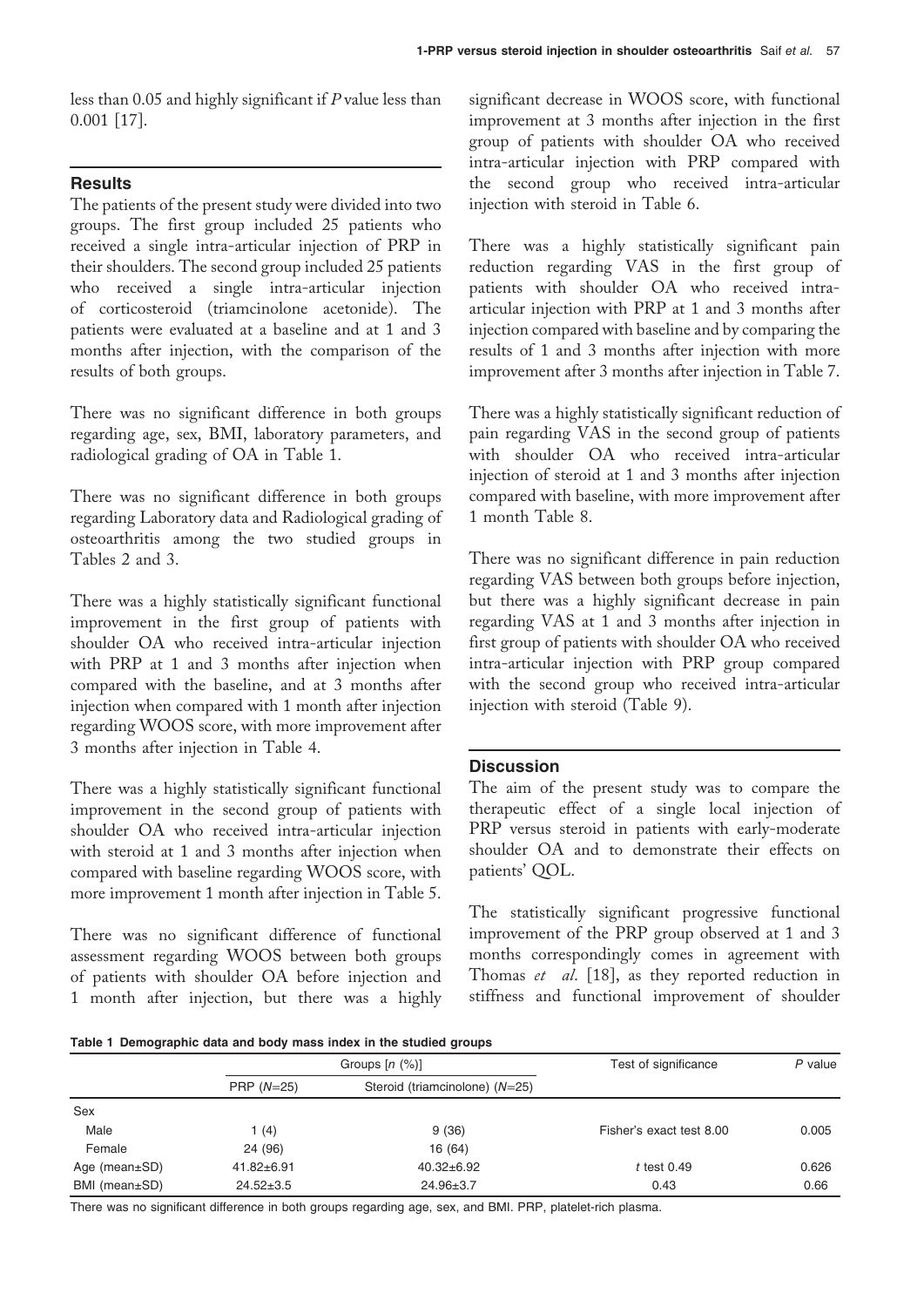| Table 2 Laboratory data among the two studied groups |  |  |  |  |
|------------------------------------------------------|--|--|--|--|
|------------------------------------------------------|--|--|--|--|

|            | PRP $(N=25)$ (mean $\pm$ SD) | Steroid (triamcinolone) (N=25) (mean±SD) | t test      | $P$ value |
|------------|------------------------------|------------------------------------------|-------------|-----------|
| <b>ESR</b> | $18.16{\pm}4.2$              | $16.8 + 4.8$                             | 1.066       | 0.292     |
| HB         | $19.12 \pm 26.8$             | $11.8 \pm 0.71$                          | 1.36        | 0.18      |
| <b>WBC</b> | 6496±1941.5                  | 7088±1799.4                              | 47.8        | 0.269     |
| PLT        | $300.7 \pm 69.4$             | $297.6 \pm 94.5$                         | 0.133       | 0.895     |
| CRP[n (%)] |                              |                                          |             |           |
| Negative   | 23 (92)                      | 21(84)                                   | $0.758^{a}$ | 0.384     |
| Positive   | 2(8)                         | 4(16)                                    |             |           |
| Positive   | 0(0)                         | 0(0)                                     |             |           |

There was no significant difference between both groups regarding laboratory parameters. CRP, C-reactive protein; ESR, erythrocyte sedimentation rate; HB, hemoglobin; PLT, platelet; PRP, platelet-rich plasma; WBC, white blood cell.  ${}^a\!\chi^2$  test.

#### Table 3 Radiological grading of osteoarthritis among the two studied groups

|            | PRP $(N=25)$ [n $(\%)$ ] | Steroid (triamcinolone) $(N=25)$ [n $(\%)$ ] | t test/ $\chi^2$ | P value |
|------------|--------------------------|----------------------------------------------|------------------|---------|
| Radiograph |                          |                                              |                  |         |
|            | 14 (56)                  | 7 (28)                                       | 4.02             | 0.043   |
|            | 11 (44)                  | 18 (72)                                      |                  |         |

There was no significant difference between both groups regarding the radiological grading of osteoarthritis. PRP, platelet-rich plasma.

### Table 4 Comparison between the functional assessments on Western Ontario Osteoarthritis Shoulder scale before and after injection in the platelet-rich plasma group

| <b>PRP</b><br>group | <b>Before</b><br>injection | month after<br>injection | 3 months after<br>injection | t test                                    | P value                                    |
|---------------------|----------------------------|--------------------------|-----------------------------|-------------------------------------------|--------------------------------------------|
| <b>WOOS</b>         | 74.16±9.8                  | $60.64 \pm 7.8$          | $46.08 \pm 8.2$             | $T_1 = 16.9 T_2 = 20.97$<br>$T_3 = 16.24$ | $P_1 = 0.001 P_2 = 0.001$<br>$P_3 = 0.001$ |

 $T_1$  and  $P_1$ : comparison between before injection and 1 month after injection.  $T_2$  and  $P_2$ : comparison between before injection and 3 months after injection.  $T_3$  and  $P_3$ : comparison between 1 month after injection and 3 months after injection. There was a highly statistically significant functional improvement in the first group at 1 and 3 months after injection comparing with the baseline and at 3 months after injection compared with 1 month after injection regarding WOOS score, with more improvement at 3 months after injection. PRP, plateletrich plasma; WOOS, Western Ontario Osteoarthritis Shoulder.

### Table 5 Comparison between functional assessments on Western Ontario Osteoarthritis Shoulder score before injection and after injection in the steroid group

| Steroid (triamcinolone)<br>group | <b>Before</b><br>iniection | month after<br>injection | 3 months after<br>injection | ˈtest                                     | P value                                    |
|----------------------------------|----------------------------|--------------------------|-----------------------------|-------------------------------------------|--------------------------------------------|
| <b>WOOS</b>                      | $73.84 \pm 8.3$            | $64.72 \pm 6.5$          | $70.7 \pm 7.6$              | $T_1$ =17.1 $T_2$ =10.3<br>$T_{3} = 14.8$ | $P_1 = 0.001 P_2 = 0.001$<br>$P_3 = 0.001$ |

 $T_1$  and  $P_1$ : comparison between before injection and 1 month after injection.  $T_2$  and  $P_2$ : comparison between before injection and 3 months after injection.  $T_3$  and  $P_3$ : comparison between 1 month after injection and 3 months after injection. There was a highly statistical significant functional improvement in the second group at 1 and 3 months after injection compared with baseline regarding WOOS score and on comparison of the results of 1 and 3 months after injection, with more improvement after 1 month after injection. WOOS, Western Ontario Osteoarthritis Shoulder.

### Table 6 Comparison between platelet-rich plasma group and steroid group regarding functional assessments according to Western Ontario Osteoarthritis Shoulder score before and after injection

|                               | PRP $(N=25)$ (mean $\pm$ SD) | Steroid (triamcinolone) (N=25) (mean±SD) | t test | P value |
|-------------------------------|------------------------------|------------------------------------------|--------|---------|
| WOOS before injection         | 74.16±9.8                    | $73.84 \pm 8.3$                          | 0.125  | 0.901   |
| WOOS 1 month after injection  | $60.64 \pm 7.8$              | $64.72 \pm 6.5$                          | 2.023  | 0.049   |
| WOOS 3 months after injection | $46.08 \pm 8.2$              | $70.7 \pm 7.6$                           | 10.9   | 0.001   |

There was no significant difference of functional assessment on WOOS scale between both groups before injection and 1 month after injection, but there was a highly significant decrease in WOOS score with functional improvement at 3 months after injection in PRP group compared with the steroid group. PRP, platelet-rich plasma; WOOS, Western Ontario Osteoarthritis Shoulder.

OA in the patients receiving PRP injection according to Constant–Murley and Shoulder Pain and Disability Index (SPADI) scores after 1 month of injection and up to 24 months of follow-up.

Similarly, the study by Julien [19] reported functional improvement of the shoulder on the questionnaire of Disabilities of Arm, Shoulder, and Hand score, which was recorded before the first injection and at weeks 8th,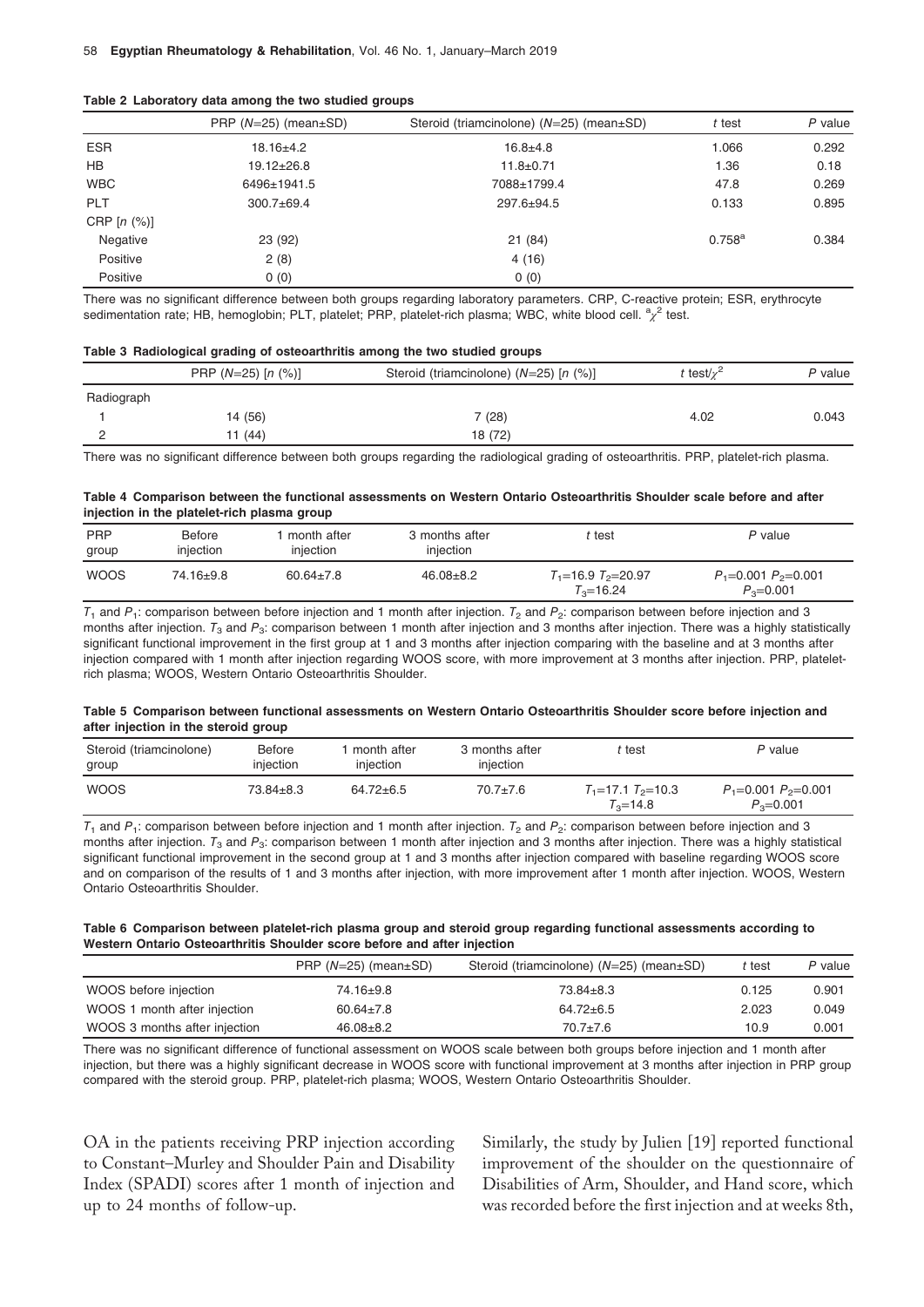|  |  | Table 7 Comparison of pain status on visual analogue scale before and after injection in platelet-rich plasma group |  |  |
|--|--|---------------------------------------------------------------------------------------------------------------------|--|--|
|  |  |                                                                                                                     |  |  |

| <b>PRP</b><br>group | Before<br>injection | month after<br>injection | 3 months after<br>injection | t test                                    | P value                                    |
|---------------------|---------------------|--------------------------|-----------------------------|-------------------------------------------|--------------------------------------------|
| <b>VAS</b>          | 76±13.6             | $37.36 \pm 11.68$        | $13.5 + 6.02$               | $T_1 = 26.4$ $T_2 = 29.7$<br>$T_2 = 15.2$ | $P_1 = 0.001 P_2 = 0.001$<br>$P_3 = 0.001$ |

There was a highly statistically significant pain reduction on VAS in the PRP group at 1 and 3 months after injection compared with baseline and on comparing the results of 1 and 3 months after injection, with more improvement at 3 months after injection. PRP, plateletrich plasma; VAS, visual analogue scale.

|  | Table 8 Comparison of pain status on visual analogue scale before and after injection in the steroid group |  |
|--|------------------------------------------------------------------------------------------------------------|--|
|--|------------------------------------------------------------------------------------------------------------|--|

| Steroid<br>group | Before<br>injection | month after<br>injection | 3 months after<br>injection | t test                                    | P value                                    |
|------------------|---------------------|--------------------------|-----------------------------|-------------------------------------------|--------------------------------------------|
| <b>VAS</b>       | $74.5 \pm 12.05$    | $60.72 \pm 11.23$        | $70.6 \pm 11.8$             | $T_1$ =11.06 $T_2$ =13.1<br>$T_{3} = 7.3$ | $P_1 = 0.001 P_2 = 0.001$<br>$P_2 = 0.001$ |

There was a highly statistically significant reduction of pain on VAS in the steroid group at 1 and 3 months after injection compared with baseline and between 1 and 3 months after injection, with more improvement after 1 month. VAS, visual analogue scale.

Table 9 Comparison between pain improvement in plateletrich plasma group and steroid group on visual analogue scale score before and after injection

|                                 | PRP $(N=25)$<br>(mean±SD) | Steroid $(N=25)$<br>$(mean \pm SD)$ | t test | P<br>value |
|---------------------------------|---------------------------|-------------------------------------|--------|------------|
| VAS before<br>injection         | 76±13.6                   | $74.5 \pm 12.05$                    | 0.407  | 0.686      |
| VAS 1 month<br>after injection  | $37.36 \pm 11.68$         | $60.72 \pm 11.23$                   | 7.21   | 0.001      |
| VAS 3 months<br>after injection | $13.5 + 6.02$             | $70.6 + 11.8$                       | 21.5   | 0.001      |

There was no significant reduction of pain on VAS between both groups before injection, but there was a highly significant decrease in pain regarding VAS after 1 and 3 months after injection in PRP group compared with the steroid group. PRP, platelet-rich plasma; VAS, visual analogue scale.

12th, 31st, and 42nd after injection of PRP in patients with shoulder OA.

Moreover, Hirahara [20] and Connolly [21] studies reported that the intra-articular injection with PRP in patients with shoulder OA leads to functional improvement of the joint regarding their active and passive ROM with subsequent improvement of QOL.

There was also a statistically high significant functional improvement in the second group of patients with shoulder OA who received intra-articular injection with steroid at 1 and 3 months after injection compared with baseline regarding WOOS score, with more improvement at 1 month after injection.

This comes in agreement with the study by Merolla and his collegue  $[22]$  and Thomas et al.  $[18]$ , as they reported functional improvement in the shoulder OA on Pain and Disability Index (SPADI) and the Constant–Murley scale for functional assessment and subjective satisfaction in patients with shoulder OA who received intra-articular steroid injection in the first month after treatment compared with the baseline.

In accordance with our study, Ucuncu et al. [23] reported functional improvement in patients with shoulder OA who were receiving intra-articular steroid injection regarding ROM (mainly abduction) and activity at 1 month after injection of steroids and up to 6-week follow-up.

There was no significant difference of functional assessment regarding WOOS between both groups of patients with shoulder OA before injection and 1 month after injection. However, there was a highly significant functional improvement regarding WOOS at 3 months after injection in the first group of patients with shoulder OA who received intraarticular injection with PRP compared with the second group who received intra-articular injection with steroid.

This comes in agreement with the study by Connolly [21], as it shows the superiority of PRP injection in shoulder OA over steroids regarding functional improvement and QOL.

Similarly, the study by Kothary and his collegue [24] reported that PRP injection in patients with periarthritis shoulder resulted in statistically significant improvements over corticosteroid in active as well as passive ROM of shoulder according to Constant–Murley and SPADI scores (Quick Disabilities of Arm, Shoulder, and Hand) at 1 month after injection and up to 12 weeks of follow-up.

The study by Thomas et al. [18] also reported functional improvement of patients with shoulder OA who received PRP injection according to Constant–Murley and SPADI scores at first month after injection up to 24 months and reported the same improvement in patients who received steroid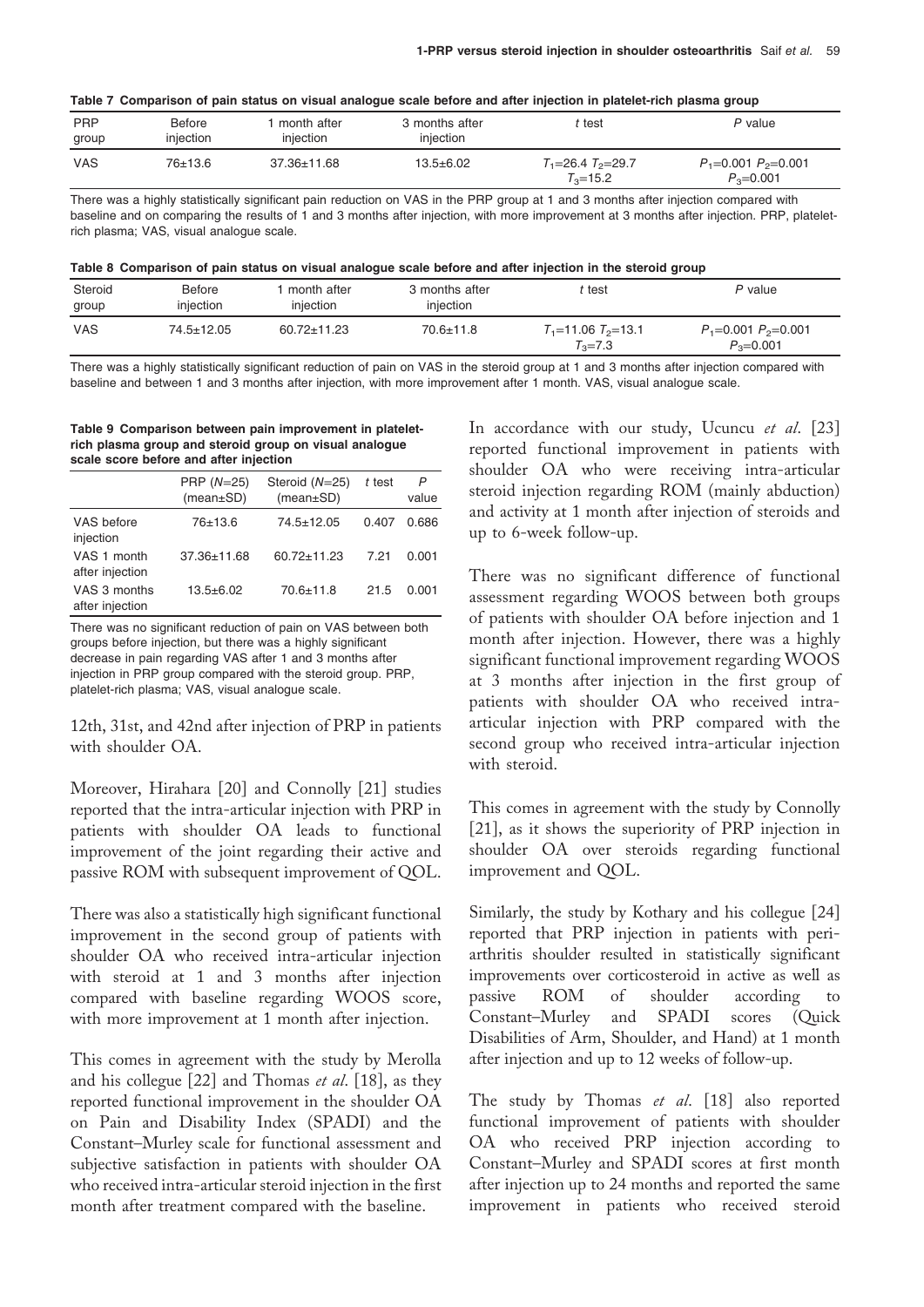injection, which was limited to the first month after injection only.

On the contrary, the study by Hirahara [20] suggested the equal effects of both PRP and steroid intra-articular injection, as they help in improvement of function and ROM in patients with shoulder OA, and reported the superiority of PRP injection over steroid injection owing to its safety and lack of adverse effects and risks.

There was a highly statistically significant pain reduction regarding VAS in the first group of patients with shoulder OA who received intraarticular injection with PRP at 1 and 3 months after injection compared with baseline and by comparing the results of 1 and 3 months after injection, with more improvement at 3 months after injection.

This comes in agreement with the study by Thomas et al. [18] as they reported more reduction in pain on VAS score in patients with shoulder OA who received intra-articular injection with PRP at 1 month after injection and up to 24 months of follow-up.

Similarly, the study by Julien [19] reported improvement of pain in patients with shoulder OA who received intra-articular injection of PRP regarding to numerical pain rating scale as it was recorded at baseline, with follow-up intervals at week third, fourth, eighth,  $12th$ ,  $31<sup>st</sup>$ , and  $42nd$ .

There was a highly statistically significant reduction of pain regarding VAS in the second group of patients with shoulder OA who received intra-articular injection of steroid at 1 and 3 months after injection compared with baseline, with more improvement after 1 month.

This comes in agreement with Merolla and John [22] and Thomas et al. [18], as they reported improvement of pain regarding VAS only in the first month after injection of steroid in patients with shoulder OA compared with the baseline.

The studies by Rastogi *et al.* [25] and Ucuncu *et al.* [23] also reported the efficacy of corticosteroids in pain reduction according to VAS for short-term to medium-term treatment (4–6 weeks) of patients with shoulder OA.

There was no significant difference pain reduction regarding VAS between both groups before injection, but there was a highly significant decrease in pain regarding VAS at 1 and 3 months after injection in the first group of patients with shoulder OA who received intra-articular injection with PRP group compared with the second group OA who received intra-articular injection with steroid.

This comes in agreement with the study by Connolly [21], as he reported that the intra-articular injection with PRP reduces pain and improves the VAS in patients with shoulder OA, and its effects last longer than steroid injections, with minimal adverse effects compared with steroids.

Similarly, the study by Kothari et al. [24] reported that intra-articular injection with PRP in patients with periarthritis shoulder resulted in statistically significant improvements over corticosteroid in pain reduction on VAS at 1 month after injection up to 12 weeks of follow-up.

On the contrary, the study by Hirahara [20] suggested the equal effects of both PRP and steroid intra-articular injection, as they help in improvement of pain measured by VAS in patients with shoulder OA and reported the superiority of PRP injection over steroid injection owing to its safety and lack of adverse effects and risks.

Regarding the adverse effects and risks of intraarticular injection, the patients of our study groups had no adverse effects after injection during the period of follow-up.

# **Conclusion**

From the present study, we conclude that intraarticular injection with both PRP and steroids are effective, nonsurgical less-invasive and economic lines of treatment of mild–moderate shoulder OA, with superiority to PRP regarding its long-lasting therapeutic effects compared with steroid injection, which could be explained by the regenerative effect of PRP that appears clearly and increases with time.

So, we recommend intra-articular injection of steroids in patients with mild OA (grade 1) and in mild inflammatory reactions, such as mild synovial effusion, owing to the anti-inflammatory, antiedematous, and analgesic effects of steroids. However, the intra-articular injection of PRP is preferred in cases of moderate OA (grade 2) owing to its long-lasting regenerative effects.

### Financial support and sponsorship Nil.